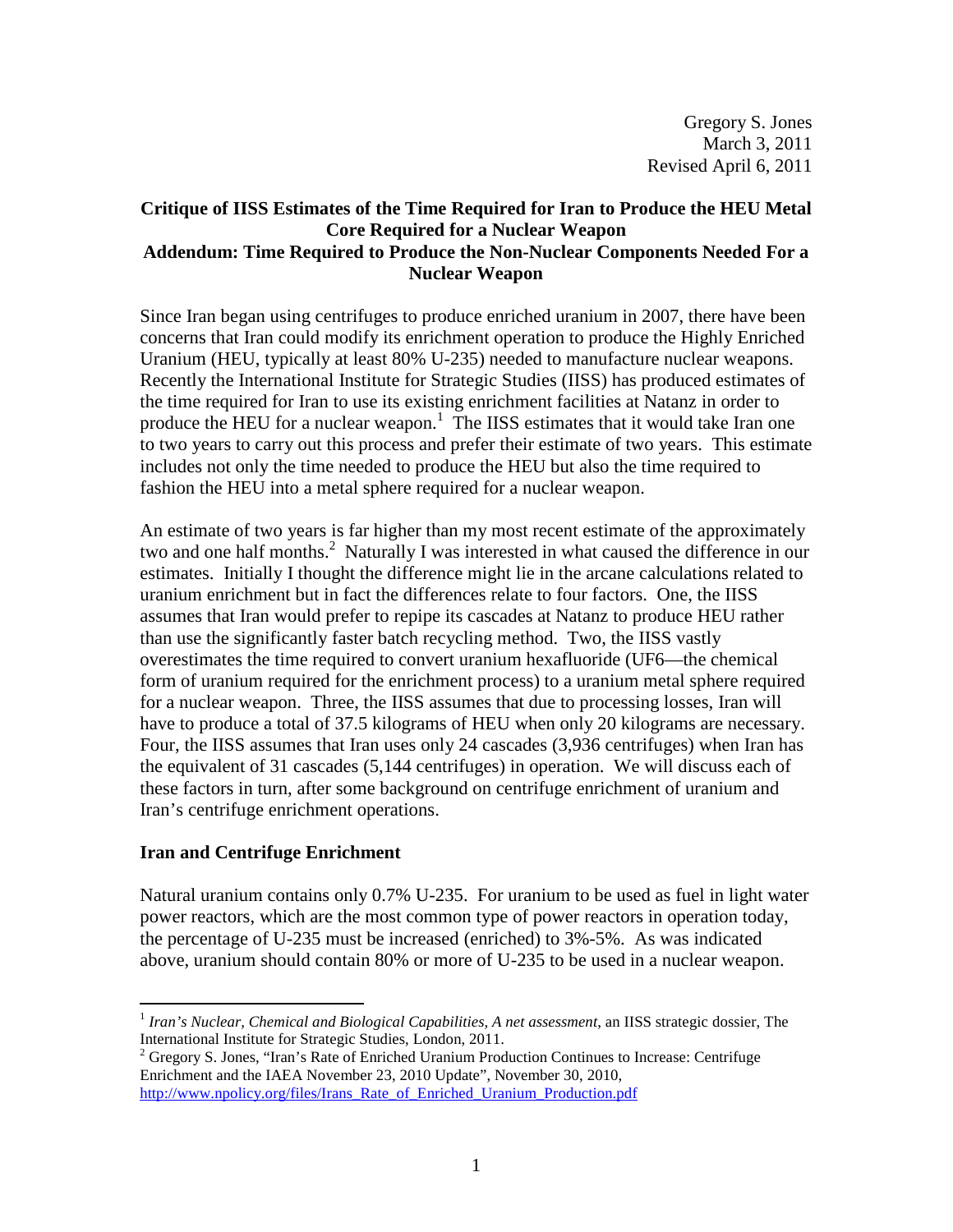One method of enriching uranium involves using gas centrifuges. In order to produce meaningful levels of enrichment it is necessary to operate many centrifuges in series—an arrangement known as a cascade. Since the output of a single cascade is limited, many cascades are often operated in parallel.

According to the International Atomic Energy Agency (IAEA), as of November 5, 2010 Iran had 29 cascades (4,816 centrifuges) in operation at its main enrichment facility at Natanz producing 3.5% enriched uranium starting from natural uranium. This enrichment level is suited for use in power reactors, but the only power reactors that Iran possesses receive all of their fuel from Russia. As Iran has no current use for the 3.5% enriched uranium it is producing, the material is being stockpiled. As of October 31, 2010, Iran had produced 2,152 kilograms of 3.5% enriched uranium. At its pilot enrichment facility (also located at Natanz), Iran has the equivalent of two cascades (328 centrifuges) in operation, enriching 3.5% enriched uranium to 20% enriched uranium. As of November 19, 2010, Iran had produced 22 kilograms of 20% enriched uranium.

It has long been known that the technical characteristics of the gas centrifuge are such as to make it fairly easy to produce HEU even when utilizing a centrifuge enrichment plant that was not specifically designed to produce such material. In Iran's case, its stockpiles of enriched uranium further ease this process. Since most enrichment effort is expended at the low concentration end of the process, 3.5% enriched uranium is already more than halfway to becoming HEU and 20% enriched uranium is about 90% of the way to HEU.

# **Enrichment Plant Repiping vs. Batch Recycle**

There are two ways to produce HEU from a centrifuge enrichment plant designed to produce  $3.5\%$  enriched uranium.<sup>3</sup> The first method involves repiping the enrichment plant so that the large number of cascades operating in parallel are rearranged to operate in series. The second method is called batch recycling. In this method the original enrichment plant is basically unaltered and the 3.5% enriched uranium is successively reenriched by the enrichment plant until the desired enrichment is achieved. Depending on how this process is carried out, two to three additional enrichment passes are required.

Both repiping the enrichment plant as well as using batch recycling are considered to be valid ways to produce  $\text{HEU}^{4}$ . Which of these two methods is used depends on a country's specific situation as well as the strengths and weaknesses of each method. A key disadvantage of the repiping method is the time needed to replumb the plant, during which time no enrichment can be carried out. The IISS estimates that it would take 12 weeks (close to three months) to carry out the replumbing. A key strength of this method is that once the replumbing is completed, the plant can carry out sustained operation. Iran's main enrichment plant at Natanz could be reconfigured so as to take natural uranium and enrich it all of the way to the 90% U-235 concentration needed for a nuclear

<u>.</u> <sup>3</sup> *Nuclear Material Safeguards for Enrichment Plants, Safeguards Training Course, Part 4. Gas Centrifuge Enrichment Plant: Diversion Scenarios and IAEA Safeguards Activities*, K/ITP-156/P4/R1, Martin Marietta Energy Systems, Inc., Oak Ridge, Tennessee, October 1988, p.163.

<sup>4</sup> *Ibid.*, p.187.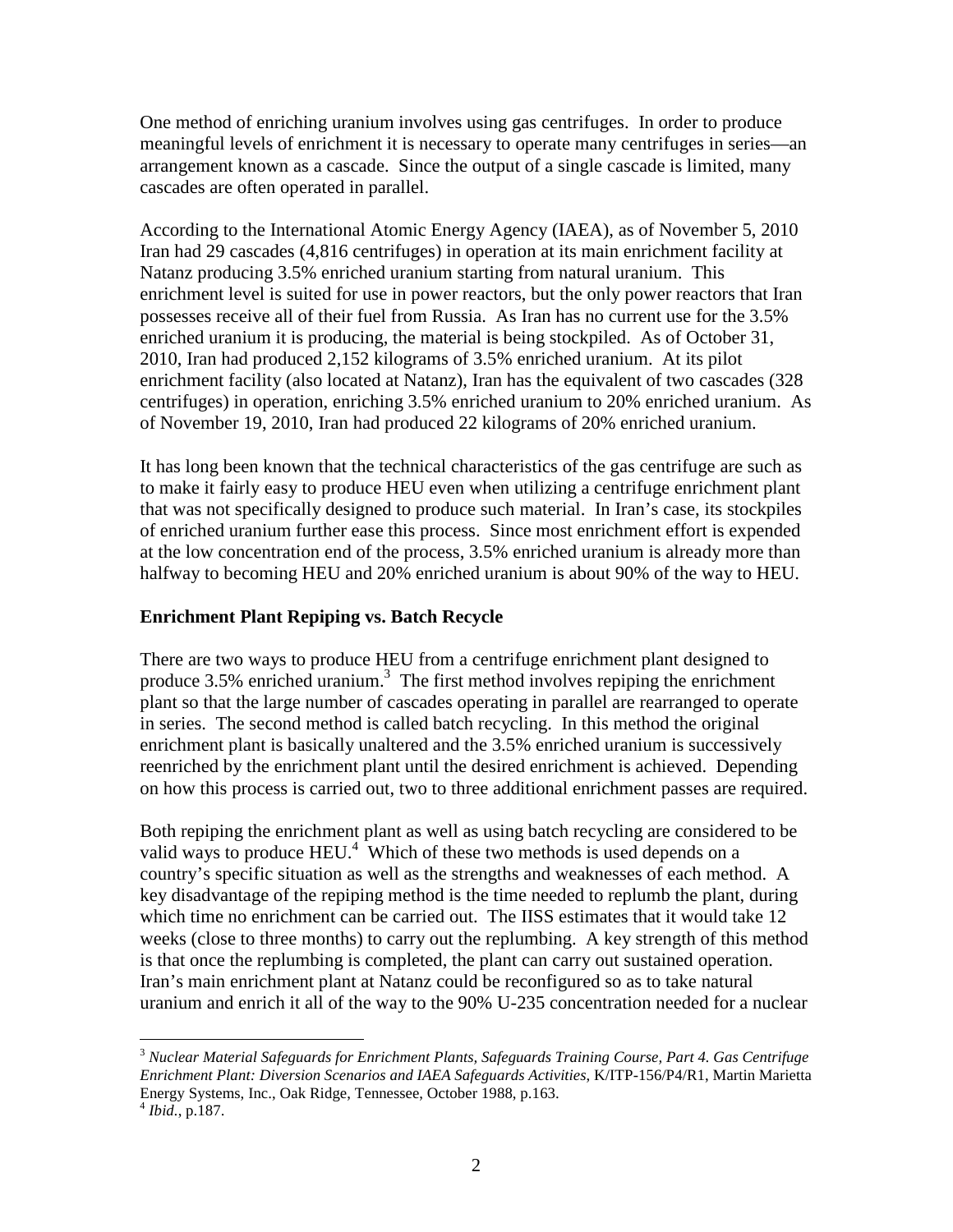weapon. The output of HEU would be about 20 to 25 kilograms of HEU per year, which is approximately the amount needed for one weapon.

However, repiping the plant to use natural uranium as feed means that Iran could not take advantage of its large stockpile of 3.5% enriched uranium (2,152 kilograms) to produce HEU. The IISS realizes this problem and instead assumes that Iran would repipe its main enrichment plant so as to produce HEU using 3.5% enriched uranium as feed. Once the plant had been repiped, Iran could produce enough HEU for one weapon in about 16 months (based on the IISS's assumptions). But there would be several disadvantages. The plant in this configuration could only run for as long Iran's stockpile of 3.5% enriched uranium lasted. Once the supply of this enriched uranium ran out (after producing roughly 40 to 50 kilograms of HEU), Iran would have to repipe the enrichment plant yet again so that natural uranium could be used as feed. Additionally Iran could not utilize its stockpile of 20% enriched uranium.

The IISS recognizes that in a breakout scenario, "time is of the essence." Yet it does not think Iran would use the batch recycling method at the main enrichment facility at Natanz even though this method would produce the HEU for a weapon in only six months, (according to the IISS assumptions). The IISS says that batch recycling is untested and points out that Pakistan gave the design for a repiped enrichment plant to Libya rather than proposing that batch recycling be used. However, the enrichment plant that Pakistan was to have provided was to going to be clandestine and not under IAEA safeguards. Therefore time was not of the essence and there was no pressure to produce HEU as quickly as possible before such activity could be discovered and counter-measures taken. Nor did Libya have preexisting stockpiles of enriched uranium which would have shortened the time needed to produce HEU. Pakistan configured the design for the enrichment plant it was offering so as to provide for the sustained production of HEU using natural uranium as feed which made perfect sense given the circumstances.

However, given Iran's need for speed and having stockpiles of enriched uranium, using batch recycling makes more sense. Further, it is untrue that batch recycling is untested, as Iran already has experience with this process. The first step of the batch recycling process involves enriching 3.5% uranium to 20% uranium which is the step that takes the most time. Iran already has experience with this operation since in February 2010 it began using a standard cascade at its pilot enrichment plant at Natanz to enrich 3.5% uranium to 20% enriched uranium. Iran has encountered no problems with this process and has maintained steady production of 20% enriched uranium, though, since it is using only one cascade, the rate is low.

In the long-run it would make sense for Iran is to produce one or more weapons quickly using batch recycling. Once Iran's stockpiles of enriched uranium are exhausted, it could then repipe its enrichment plant to provide for sustained HEU production using natural uranium feed.

The IISS estimates that if Iran were to use batch recycling, then it could produce the metal core of HEU needed for a nuclear weapon in about one year. While this is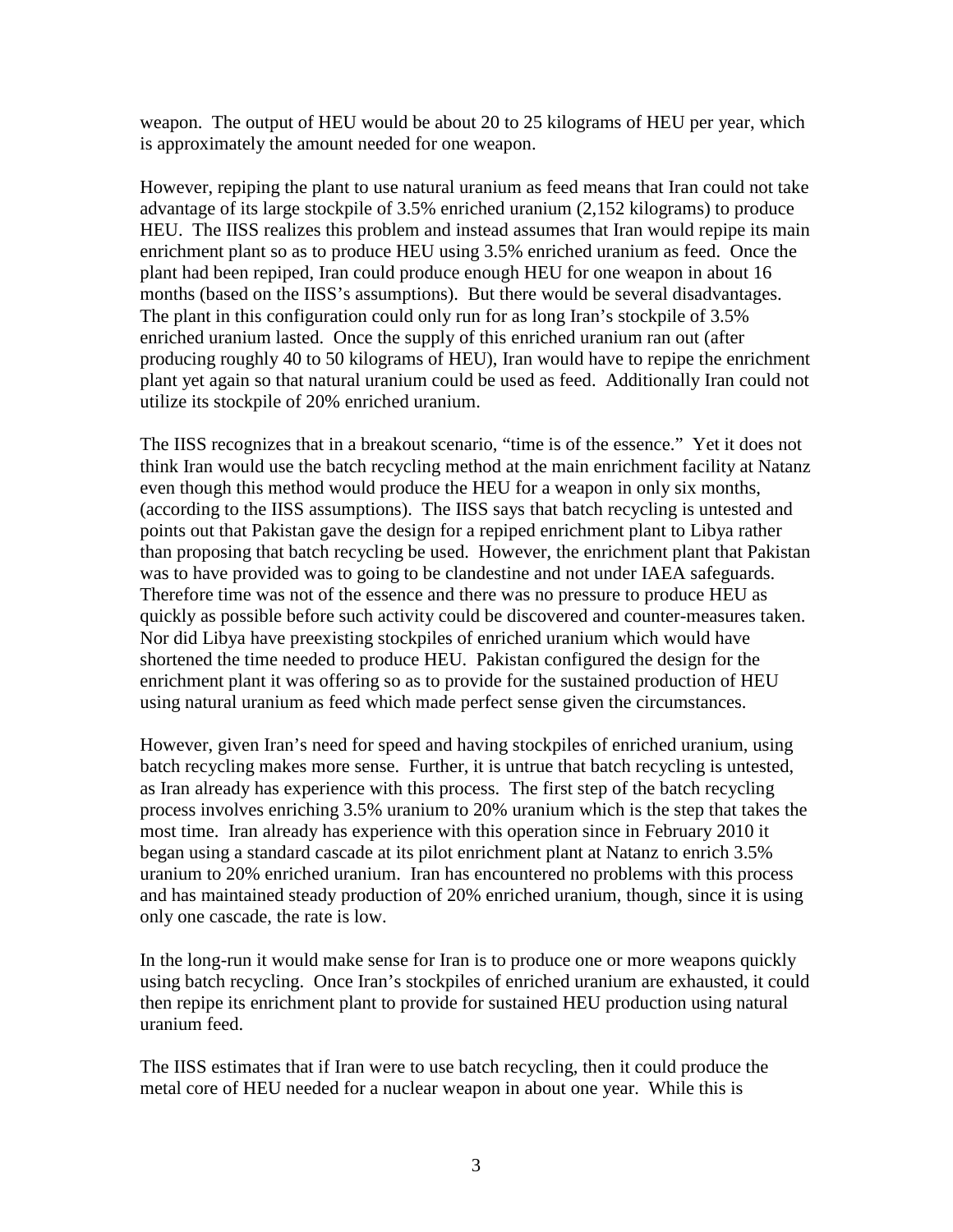significantly shorter than its estimate that two years would be required if Iran were to use the repiping method instead, one year is still a long time for a country that would need to produce a nuclear weapon as quickly as possible.

#### **Converting UF6 into a Weapon's Metal Core**

The IISS's one year estimate consists of two components: (1) six months for batch recycling to produce sufficient HEU in the form of UF6 and (2) six months to convert the UF6 into the uranium metal sphere required for a nuclear weapon. This six month estimate for converting UF6 into uranium metal is very high compared to Chinese and U.S. experiences and is also quite at variance with expert estimates.

The Chinese produced the HEU for its first nuclear test by constructing a gaseous diffusion enrichment plant at Lanzhou. On January 14, 1964 this plant produced its first 90% enriched uranium.<sup>5</sup> Yet only three and one half months later, on April 30, a man named Yuan Gongfu was given the task of machining the uranium metal into the core for a nuclear weapon. The man had an attack of nerves and initially could not carry out his task but after a break and a glass of milk he was able to proceed. By May 1 "the nuclear core for the bomb was ready."<sup>6</sup>

At most, then, it took the Chinese only three and one half months to convert their UF6 into the core for their first nuclear test. The actual time would have been less, since some of that three and one half month period would have been used for the Lanzhou enrichment plant to produce sufficient HEU for a weapon. The production rate of the enrichment plant is unknown but best estimates are that it could produce 60 to 300 kilograms of HEU per year<sup>7</sup> which implies that the plant would have had to operate for one to three months before it had produced enough HEU for a weapon.<sup>8</sup> Therefore it took the Chinese somewhere between a half a month and two and one half months to convert their UF6 into the required uranium metal core.<sup>9</sup> Though this estimate is already far less than the IISS's six month estimate, it is clear that the Chinese were in no particular hurry to test a nuclear weapon and this estimate is not the minimum time required.<sup>10</sup> To gain a better idea of what the minimum time might be, it is necessary to look at the U.S. experience in World War II.

 5 John Wilson Lewis and Xue Litai, *China Builds the Bomb*, Stanford University Press, 1988, p.136. 6 *Ibid.* pp. 167-168.

<sup>&</sup>lt;sup>7</sup> David Albright and Corey Hinderstein, "Chinese Military Plutonium and Highly Enriched Uranium Inventories", Institute for Science and International Security, June 30, 2005, http://isisonline.org/uploads/isis-reports/documents/chinese\_military\_inventories.pdf

<sup>&</sup>lt;sup>8</sup> The high end of this estimate is more likely since the plant would not yet have reached equilibrium and therefore would be producing HEU at a lower rate. Enrichment plants are not at equilibrium when they first begin producing product. See: Stelio Villani, *Isotope Separation*, American Nuclear Society, 1976, p.134.

 $\frac{1}{9}$  The low end of this time range is more likely since as was discussed in the prior footnote, the enrichment plant was not operating at equilibrium and therefore most of the three and one half month interval would likely have been needed to produce the HEU.

 $10$  For example, the Chinese produced a fully completed test device on August 19, 1964 but did not test it until October 16, 1964.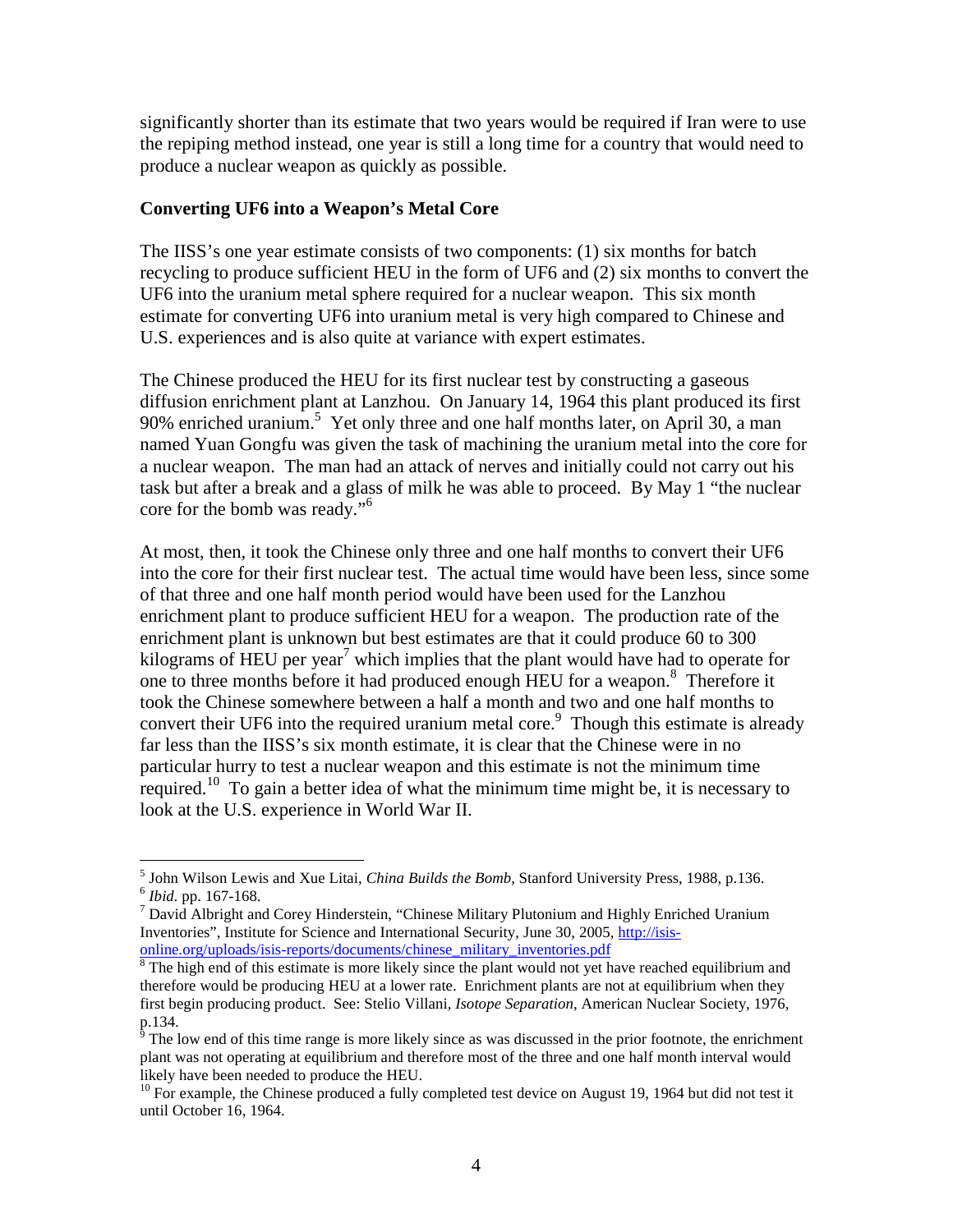As part of the Manhattan Project, the U.S. used several different methods to produce HEU. This was the first time that the large scale production of HEU had been attempted and there were various technical difficulties. Though significant HEU production began in the summer of 1944, the production rate was low—only about 1 kilogram of U-235 per month.<sup>11</sup> In the first part of 1945, the rate significantly increased to 5 to 7 kilograms of U-235 per month.

The HEU was to be used for a gun type nuclear weapon, in which a subcritical projectile of HEU is fired into a subcritical target of HEU. When combined the two pieces of HEU produce a supercritical mass and a large scale nuclear explosion. This weapon would be exploded over the city of Hiroshima.

Since large amounts of HEU had never existed before, as the material was produced it was distributed to various groups so that its properties could be studied. But starting on June 4, 1945, this HEU was collected and began to be fashioned into the components needed for the weapon.<sup>12</sup> By early July, all of the weapon's non-nuclear components as well as the HEU projectile were completed. These parts were transported to San Francisco and loaded onto the cruiser Indianapolis. After the successful nuclear test at Alamogordo on July 16, the cruiser made a high-speed run to the island of Tinian. It arrived on July 26.

But there was not yet enough HEU to make the weapon's HEU target and production was continuing. On June 27 workers at the Y-12 facility were exhorted to increase their efforts. Production records imply that it was only July 15 before sufficient HEU was received at Los Alamos.<sup>13</sup> Only nine days later on July 24, the HEU target was ready.<sup>14</sup> This component was transported by air to Tinian and arrived during the night of July 28- 29. By July 31 the weapon was ready but due to poor weather, it was not dropped on Hiroshima until August 6.

The U.S. experience shows how quickly a weapon can be prepared. Based on this experience, the conversion of UF6 to HEU metal components should only take about one week, not the six months suggested by the IISS. This view is reinforced by expert judgment derived from two different sources.

 $\overline{a}$ 

 $11$  The HEU production is reported as the number of kilograms of U-235 produced per month. The enrichment of this material was variable, ranging from 63% to 89%. See: David Hawkins, *Manhattan District History, Project Y, The Los Alamos Project*, LAMS-2532, Volume I, report written in 1946, report distributed in December 1961, p.308.

<sup>&</sup>lt;sup>12</sup> Richard G. Hewlett and Oscar E. Anderson, *The New World*, A History of the Atomic Energy Commission, Volume I, 1939/1946, WASH 1214, Atomic Energy Commission, 1962, pp. 374-375.

<sup>&</sup>lt;sup>13</sup> A total of 50 kilograms of U-235 had been produced by July 15, 1945. The amount and enrichment of HEU used in the Hiroshima weapon remains classified (though based on the production data, the enrichment had to be less than 89%). However the South Africans produced HEU nuclear weapons of the gun-type that had a yield of 14 kt + 4 kt which is similar to that of the Hiroshima weapon (16 kt + 2 kt). The South African weapon used 55 kilograms of 90% enriched HEU which contains 49.5 kilograms of U-235. See: David Albright, "South Africa and the Affordable Bomb", *Bulletin of the Atomic Scientists*, July/August 1994, pp.37-47.

<sup>&</sup>lt;sup>14</sup> David Hawkins, *Manhattan District History, Project Y, The Los Alamos Project*, LAMS-2532, Volume I, report written in 1946, report distributed in December 1961, p. 253.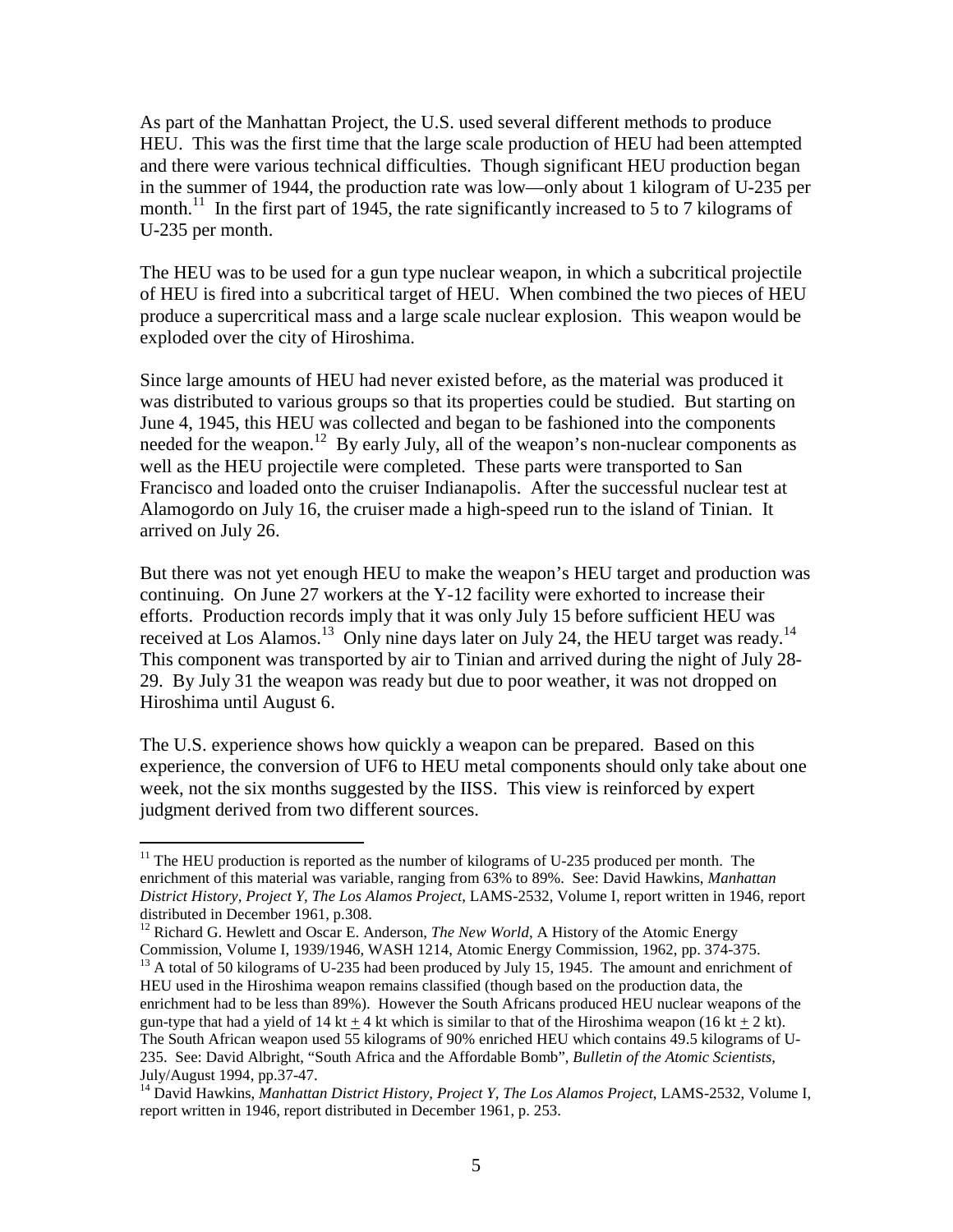In the 1970s, I worked on various project related to nuclear proliferation for Albert Wohlstetter at his company Pan Heuristics. This company was part of SAIC which employed a number of nuclear weapon and nuclear industry experts. An important issue in our research was this very question of how quickly materials such as HEU in the form of UF6 or plutonium in the form of a nitrate or oxide could be converted into the metal cores needed for a nuclear weapon. After consulting with SAIC's experts, I reached the judgment that the time involved would be "days to weeks." This conclusion was published over 30 years ago.<sup>15</sup>

The IAEA has made a similar estimate.<sup>16</sup> It has estimated "conversion times" which are "The time required to convert different forms of nuclear material to the metallic components of a nuclear explosive device." For a variety of uranium and plutonium compounds in various degrees of purity, the IAEA estimates the conversion time as 1 to 3 weeks. The IAEA also states that for pure uranium or plutonium compounds [such as we are talking about here], the conversion time would be "at the lower end of the range" i.e. one week. Thus, the estimates produced by the IAEA, the ones I made in the 1970s and the U.S. World War II experience consistently demonstrate that the conversion time would be approximately one week and not the six months estimated by the IISS.

## **Amount of HEU Required**

The IISS estimates using batch recycling at Natanz would take six months to produce 37.5 kilograms of HEU in the form of uranium hexafluoride. It determined that 37.5 kilograms of HEU was needed by starting with the IAEA's "significant quantity" for HEU which is 25 kilograms. The IISS then says that due to "wastage" during the fabrication of the HEU metal core, the required amount needs to be increased by 50%  $(25 \times 1.5 = 37.5).$ 

However, the IAEA says, "Significant quantities take into account unavoidable losses due to conversion and manufacturing processes..."<sup>17</sup> In other words the IAEA already has included a wastage factor into its estimate of "significant quantities." The IISS does not need to add another wastage factor.

Further as the IISS notes, the material lost in conversion and manufacturing is not permanently lost but rather can be recovered. This is not surprising since the HEU is more valuable than gold. However, since as we saw above, the IISS believes that the conversion of uranium chemical compounds into metal is a long and laborious process, it thinks that "lost" uranium cannot be recovered quickly. As we have shown, this belief is untrue and given the actual speed with which uranium metal can be produced from chemical compounds, it should be possible to expeditiously recover this material and still use it for the nuclear weapon. This fact applies to the IAEA's "significant quantity" as

 $\overline{a}$ <sup>15</sup> Albert Wohlstetter, Thomas Brown, Gregory Jones, David C. McGarvey, Henry Rowen, Vince Taylor and Roberta Wohlstetter, *Sword from Plowshares*, The University of Chicago Press, Chicago, 1979, p. 153. <sup>16</sup> IAEA Safeguards Glossary, 2001 Edition, International Atomic Energy Agency, Vienna, 2002, pp.18-19. <sup>17</sup> *Ibid.*, p.19.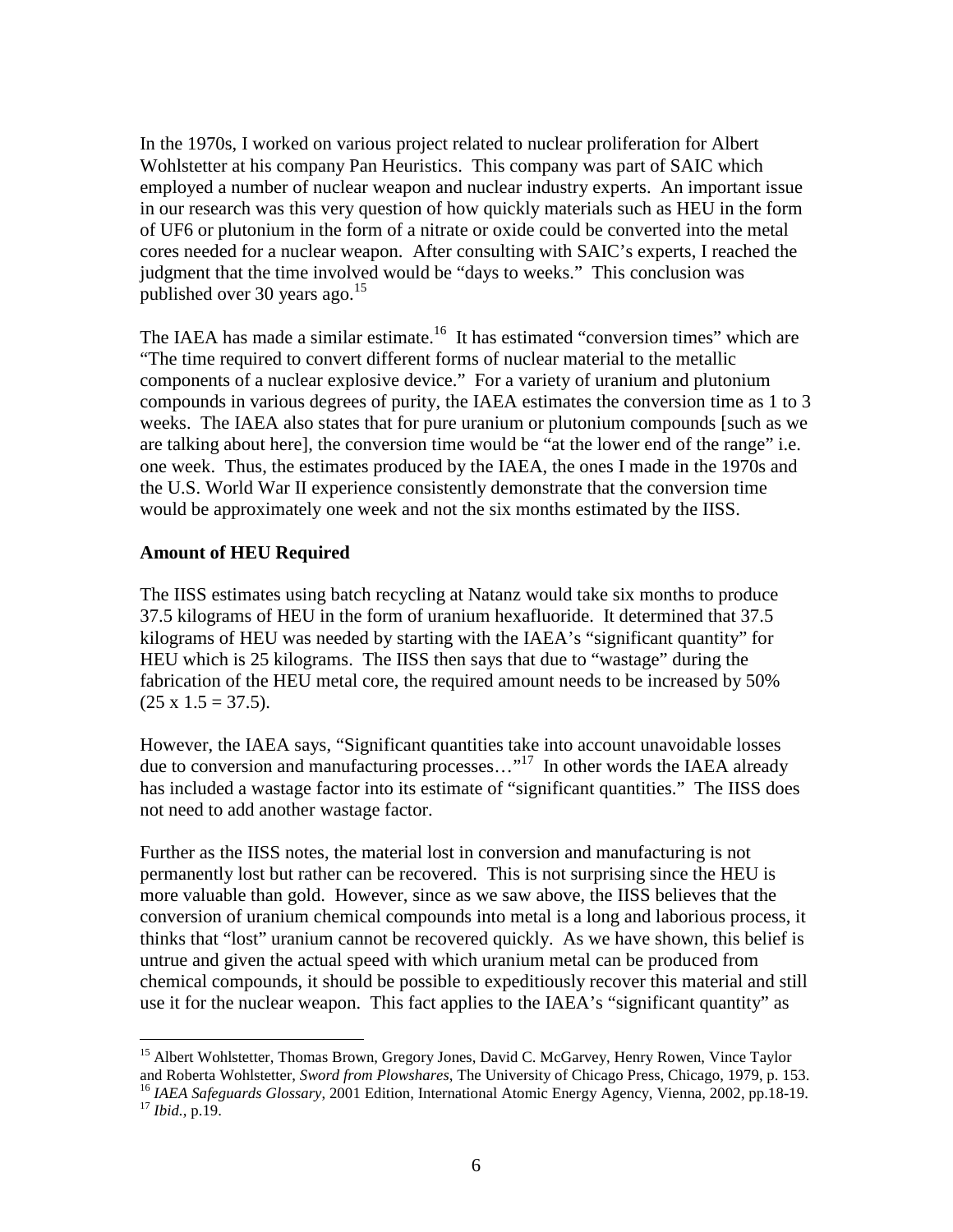well, which I estimate is still too large. In the U.S. experience discussed above, it appears that the amount of wastage in the production of the Hiroshima weapon was minimal.<sup>18</sup> Therefore I use only 20 kilograms as the required amount of HEU needed for to produce a nuclear weapon.

Since the time required for the production of HEU by batch recycling is roughly inversely proportional to the amount of HEU required, adjusting the IISS's time estimate reduces it to a little more than 3 months. (6 months x  $[20/37.5] = 3.2$  months).

## **Number of Centrifuges**

As we stated earlier, at the last IAEA inspection (November 5, 2010), Iran had 29 cascades (4,816 centrifuges) in operation at its main enrichment facility at Natanz and the equivalent of two more cascades (328 centrifuges) in operation at its pilot enrichment facility at Natanz for a total of 5,144 centrifuges. Yet the IISS assumes in its estimate that Iran uses only 24 cascades (3,936 centrifuges) to produce HEU. If one assumes that Iran uses all of the cascades that it has in operation then the IISS estimate becomes about two and one half months which is the same as my own estimate.  $(3.2 \text{ months} \times [24/31] =$ 2.5 months).

#### **Summary**

<u>.</u>

To summarize, the difference between my estimate of how long it would take Iran to produce the HEU metal core needed for a nuclear weapon and the estimate of the IISS relate to four factors. First, the IISS assumes that Iran would employ the time-consuming process of repiping its enrichment plant rather than using the significantly faster batch recycling method. Second, the IISS estimates that it would take Iran six months to convert UF6 HEU into the metal core needed for a nuclear weapon. This is a vast overestimate. One week seems to be a more accurate estimate based on U.S. experience in World War II as well as expert opinions including that of the IAEA. Third, the IISS assumes that Iran needs 37.5 kilograms of HEU to produce a weapon, saying that the IAEA's "significant quantity" of 25 kilograms of HEU should be increased by 50% to account for "wastage." This is a mistake since the IAEA's estimate of a "significant quantity" already takes wastage into account. Further, since the actual amount of wastage experienced by the U.S. in producing the Hiroshima weapon seems to have been minimal, 20 kilograms of HEU is a more appropriate amount. Fourth, the IISS assumes that Iran would use only 24 cascades to produce HEU, when as of the last IAEA inspection it had 31 cascades in operation.

 $^{18}$  By July 15, 1945, 50 kilograms of U-235 had been produced but it is likely that somewhere close to 50 kilograms of U-235 was used in the Hiroshima weapon (the manufacture of which was completed on July 24, 1945).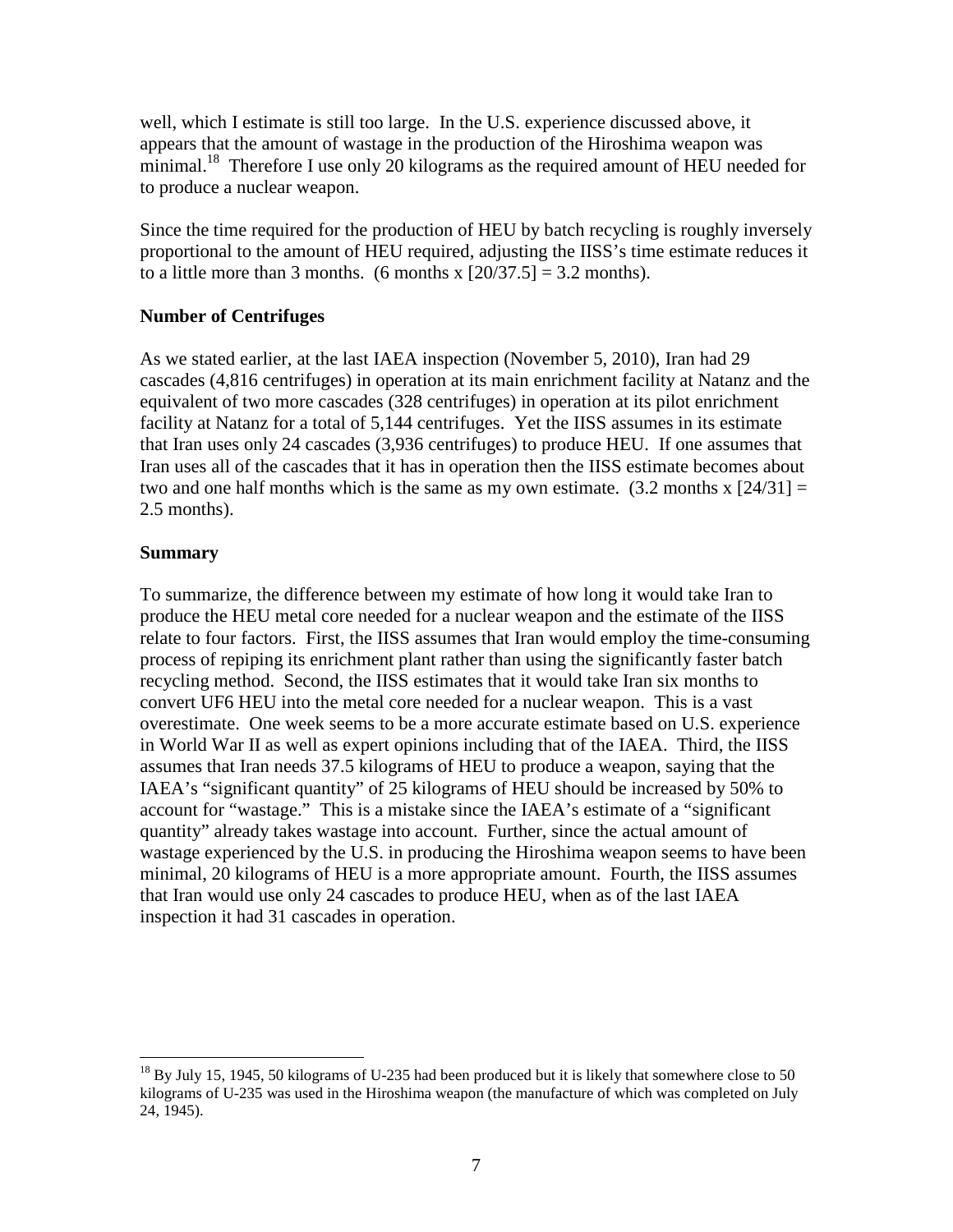#### **Addendum: Time Required to Produce the Non-Nuclear Components Needed For a Nuclear Weapon**

On March 4, 2011, Mark Fitzpatrick, who is the Director of the Non-Proliferation and Disarmament Programme for the IISS, responded by email to the original posting of my paper. He stated that my second point discussed above, i.e. the six months required for the conversion of UF6 to the HEU metal core, misinterpreted his report. In particular he stated that the six month interval represented not only the time to produce the HEU metal core but also the time required to produce the non-nuclear components.

However, the report seems to say something different: "Whatever method were [sic] used, [to produce the HEU, i.e. the 17 month repiping method or the six month batch recycling method] at least six more months would be required to convert the gasified HEU into metal and fashion it into a weapon."<sup>19</sup> The "it" clearly refers to the HEU and as written the report says that six months will be needed to convert the HEU into a form required for a nuclear weapon. But putting the English aside, if one assumes that the six months now includes not only the time required to produce the HEU metal core but also the non-nuclear weapon components, does this resolve the issue? The answer is no.

As the quotation from the prior paragraph shows, the IISS envisions the six months to be additive to the time required to produce the HEU in the form of UF6. This implies that the IISS sees this as a sequential process, where first the HEU in the form of UF6 is produced and only then can the final production of the non-nuclear weapon components take place. But this is a fundamental misunderstanding of how nuclear weapons are developed. The production of the fissile material for a nuclear weapon and the production of the non-nuclear components needed to detonate the fissile material can be carried out in parallel. This essential fact has been known since the beginning of the nuclear era.

One of the clearest statements of how nuclear weapons are developed can be found in the official British history of its nuclear weapons program. In a memo dated November 1, 1946, William Penney who was to lead the British effort, outlined how the task could be accomplished. According to the British history:

"He said that the manufacture of an atomic bomb of present design fell naturally into two parts: firstly the production of the active material and secondly the ordnance part, that is, the manufacture and assembly of the components causing the explosion of the active material. The second part of the work could be begun and completed without the need to use fissile material at any stage." $^{20}$ 

-

<sup>19</sup> *Iran's Nuclear, Chemical and Biological Capabilities, A net assessment*, an IISS strategic dossier, The International Institute for Strategic Studies, London, 2011, p.120. Page 83 of this report similarly states that after the production of the HEU metal core, it must be "assembled into a weapon."

<sup>&</sup>lt;sup>20</sup> At the time the memo was so highly classified that Penney had to type it himself. See: Margaret Gowing, assisted by Lorna Arnold, *Independence and Deterrence: Britain and Atomic Energy, 1945-1952*, Volume I, Policy Making, St. Martin's Press, New York, 1974, p.180.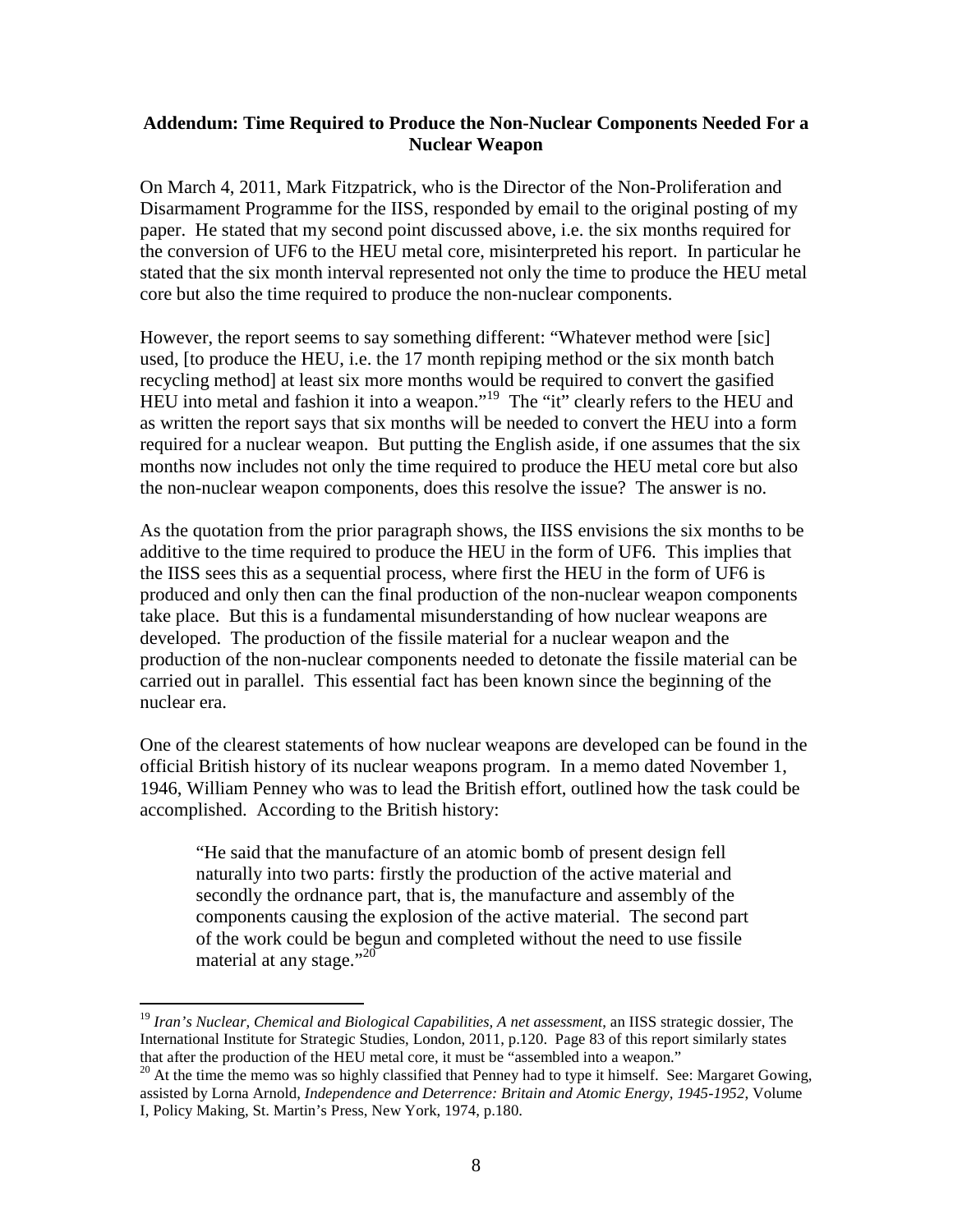The U.S. manufacture of the Hiroshima nuclear weapon, described above, also illustrates that production of a nuclear weapon is not a sequential operation where first the HEU must be produced and only then can the non-nuclear components of the weapon be developed. Rather the non-nuclear components for this weapon were already completed and sailing across the Pacific Ocean when the HEU components were still being manufactured.

Both of these examples demonstrate that Iran need not possess any HEU before it builds the non-nuclear components of its nuclear weapon. Indeed, Iran could finish these nonnuclear components before it begins any batch recycling at Natanz to produce HEU. Even if one accepted the IISS estimates that it would take Iran six months to produce a weapon's worth of HEU by batch recycling and six months to produce the non-nuclear components for the weapon, these two estimates are not additive. Instead of the one year estimate produced by the IISS, the true estimate would be only six months since both of these operations could be performed in parallel.

It should be recognized that any estimate of the time Iran requires to produce the nonnuclear components for a nuclear weapon will be far more uncertain that an estimate of the time required for Iran to produce HEU. The IAEA inspections in Iran provide solid data on the number of centrifuges that Iran has in operation, their production rate of enriched uranium and the amounts of enriched uranium Iran has stockpiled. This information provides a sound basis for estimating the time required to produce HEU. In contrast, the IAEA inspections provide little information about Iran's work on the nonnuclear components for a nuclear weapon. This is especially so, because Iran has blocked enforcement of the IAEA's Additional Protocol since 2007.

For most nuclear weapons, the implosion method is used to detonate the HEU. In this method the HEU is surrounded by explosives and upon detonation the HEU is compressed to a supercritical mass which then produces a nuclear explosion. As I have written elsewhere, the U.S. was able to develop implosion-type nuclear weapons in only eleven months during  $1944-1945$ <sup>21</sup> Though today Iran would not have the talent and resources available to the Manhattan Project, it would be starting from a far better position than the U.S. did. In 1944, no one knew whether or how the implosion method could work. Today it is not only well known that such weapons work but also there are general descriptions of such weapons and pictures showing their general construction. Knowledge of explosives as well as computing power are far superior today than they were 67 years ago when the U.S. undertook this effort. Further, Iran would not be starting from scratch. According to the 2007 NIE, Iran was developing nuclear weapons until the fall of  $2003<sup>22</sup>$  In addition, Iran may have received warhead design details from either Pakistan or North Korea. Since Pakistan is thought to already have a viable missile

 $\overline{a}$ 

<sup>&</sup>lt;sup>21</sup> Gregory S. Jones, "When Could Iran Have the Bomb? An Analysis of Recent Statements That Iran is 3 to 5 Years Away", April 26, 2010,

http://www.npolicy.org/article.php?aid=94&rt=&key=Gregory%20S.%20Jones&sec=article  $^{22}$  National Intelligence Estimate, "Iran: Nuclear Intentions and Capabilities," National Intelligence

Council, November 2007, p.6, http://www.dni.gov/press\_releases/20071203\_release.pdf